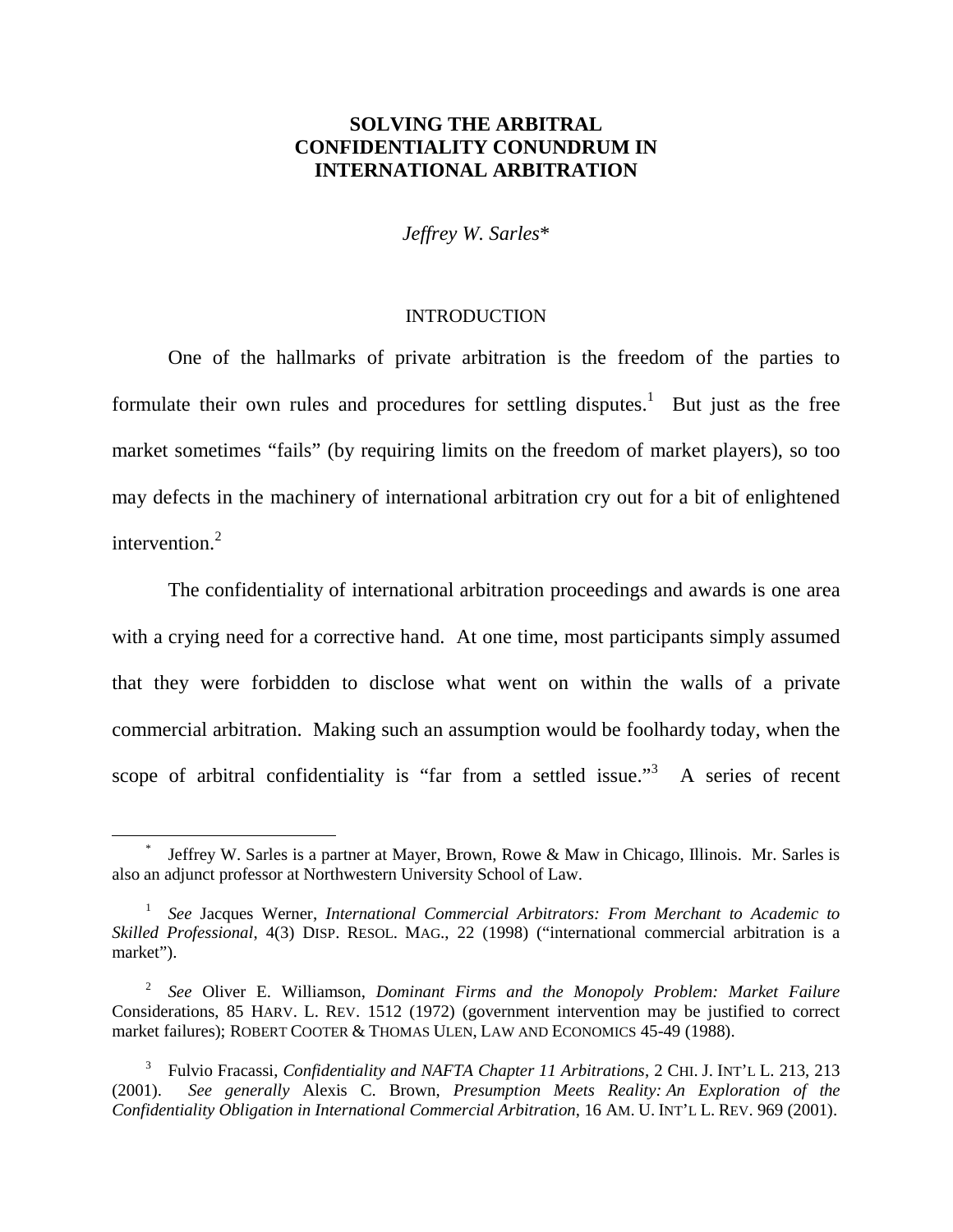pronouncements from the courts of several nations has exposed a widening split on the existence of such an implied duty of confidentiality. This divergence of authority has generated considerable uncertainty about how much privacy participants in supposedly private arbitrations can expect.

Confidentiality may not be much of a problem where the contractual arbitration clause at issue includes confidentiality protections. But pre-dispute arbitration agreements are often silent on the question of confidentiality. The parties, in their haste to seal the deal, often do not think that far ahead. If they do think about the confidentiality issue, they may be unsure what their position would be in the context of a particular dispute and its arbitral resolution. Parties often incorporate one of the "generic" arbitration clauses of the type recommended by arbitral institutions, which rarely say anything about confidentiality. Once a dispute develops, parties have trouble agreeing on anything, much less on the level of confidentiality to be accorded their often contentious proceedings.

The problems posed by inconsistent confidentiality standards are significant. When resolving disputes, businesspersons often crave privacy or at least require a reliable prediction of how much or how little privacy they are likely to obtain. Continuing uncertainty in this area can breed only distrust of the arbitral process. The significant obstacles to solving this problem will not be easy to surmount. The purpose of this article is to propose a solution in the form of a default rule that most participants in the arbitral process are likely to accept.

2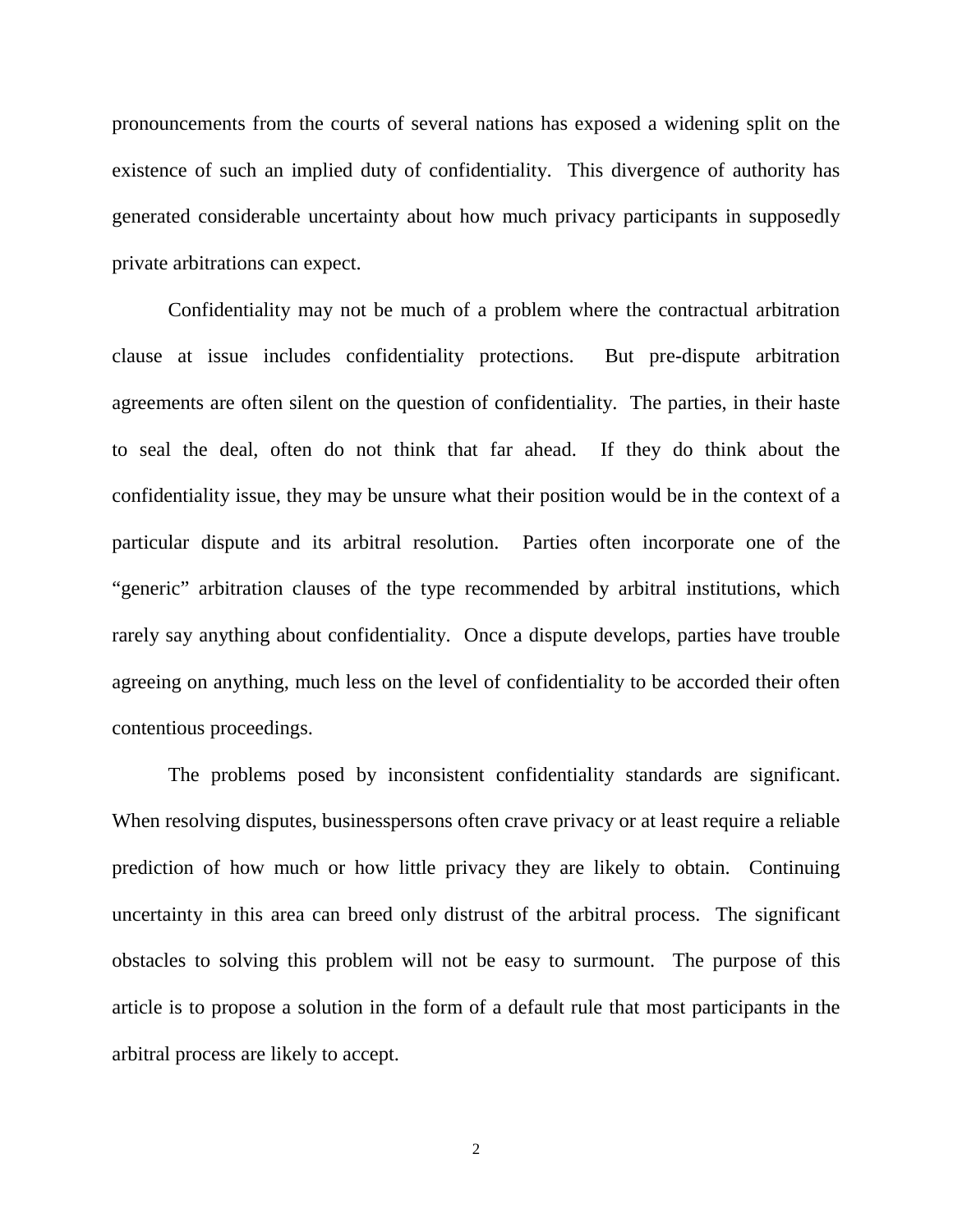After summarizing several countries' conflicting confidentiality standards, this article considers the role of institutional rules, the impact of the conflicting standards on contracting parties, and obstacles to overcoming the conflicts. Finally, the article proposes a uniform default rule and offers some suggestions on how to achieve it.

### **I. SOME COUNTRIES REJECT ANY IMPLIED DUTY OF CONFIDENTIALITY**

A recent decision of the Swedish Supreme Court, *Bulgarian Foreign Trade Bank* Ltd. v. AI Trade Finance Inc.,<sup>[4](#page-2-0)</sup> which held that there is no implied duty of confidentiality in private arbitrations, has received widespread attention because of its dramatic circumstances. In an arbitration initiated by a finance company against a Bulgarian bank and sited in Stockholm, the bank argued that it was not bound by an arbitration clause in a contract to which it was not a party. The arbitrators' ruling that the bank was bound by the clause was published in *Mealey's International Arbitration Report*, which apparently received it from counsel for the finance company. When it learned of the publication, the finance company claimed that the award was forfeited due to the bank's violation of the duty of confidentiality under both the applicable arbitration rules of the United Nations Economic Commission for Europe (UN-ECE) and Swedish law.

The Swedish Supreme Court held that the UN-ECE rules do not forbid disclosure of the outcome of an arbitration proceeding and that Swedish law does not make arbitration proceedings secret unless the parties contract for secrecy (and not even then if

<span id="page-2-0"></span><sup>4</sup> Case No. T 1881-99 (Swedish Sup. Ct. 27 Oct. 2000).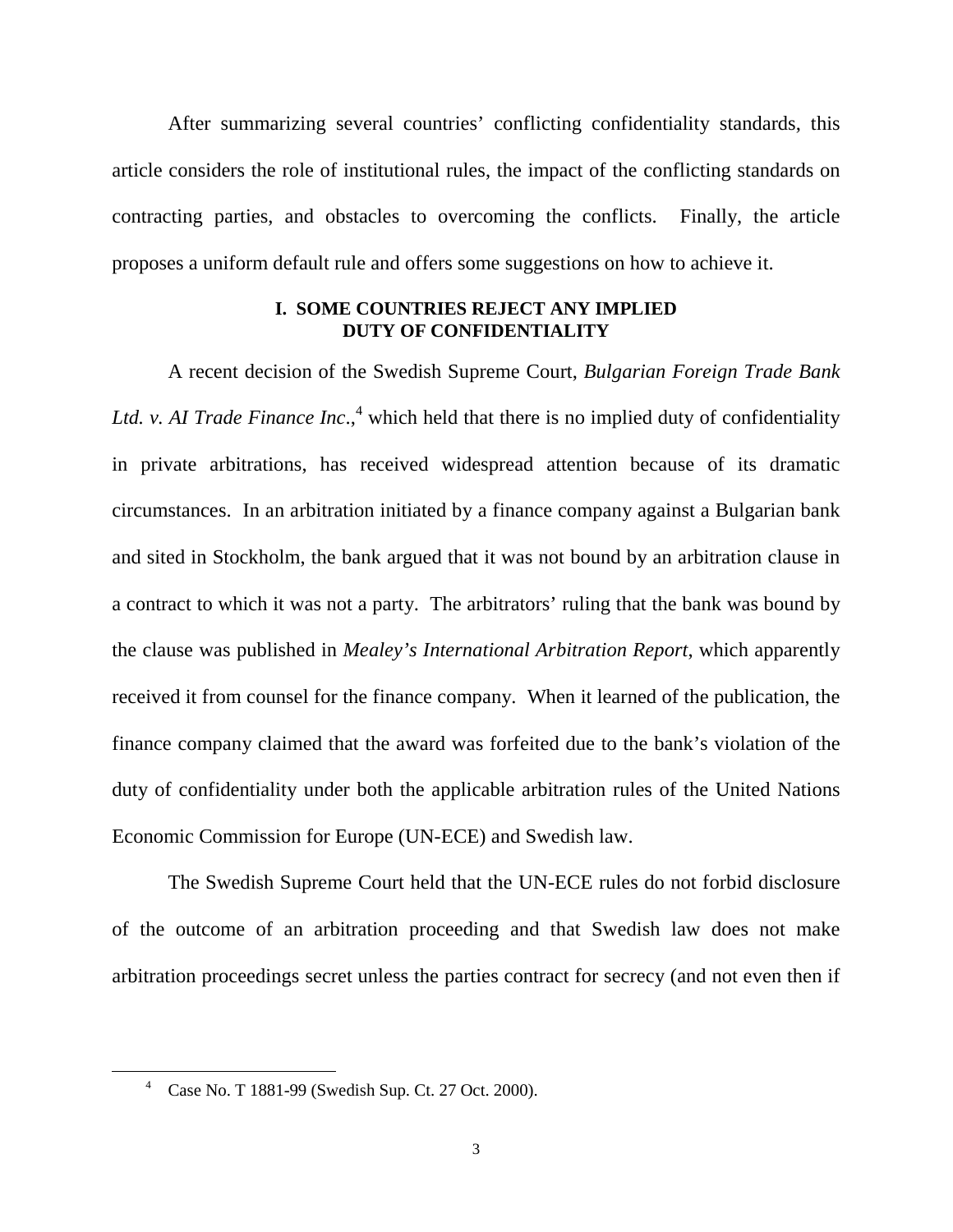a party seeking to enforce an award is legally required to produce a copyofit).<sup>5</sup> Accordingly, there are only two ways to ensure the confidentiality of arbitration proceedings under Swedish law – expressly contract for it or adopt arbitration rules that expressly provide for it.

Sweden was not the first country to deny any implied duty of confidentiality. In a decision that "crashed like a giant wave – a veritable Australian tsunami – on the shores of jurisdictions around the world,"[6](#page-3-1) the High Court of Australia held in *Esso Australia* Res. Ltd. v. Plowman<sup>[7](#page-3-2)</sup> that confidentiality, unlike privacy, is not "an essential attribute" of commercial arbitration. The Court therefore ruled that the Minister for Energy and Minerals, who was not a party to the arbitration, was entitled to discovery of arbitration documents and information.<sup>[8](#page-3-3)</sup>

In the United States, where no federal court above the district court level has ruled on this issue, the handful of district court decisions reject any implied duty of confidentiality. In the leading case, *United States v. Panhandle E. Corp.*, <sup>[9](#page-3-4)</sup> the federal government sought to have Panhandle, a U.S. company, produce documents from an International Chamber of Commerce (ICC) arbitration between Panhandle's subsidiary and the Algerian state oil company. Panhandle sought to block discovery, arguing that

<span id="page-3-1"></span><span id="page-3-0"></span><sup>5</sup> *Id.*

<sup>6</sup> L. Yves Fortier, *The Occasionally Unwarranted Assumption of Confidentiality*, 15 ARB. INT'L 131, 134 (1999).

<span id="page-3-2"></span> $7(1995)$  128 A.L.R 391, 183 C.L.R. 10 (Austl.).

<span id="page-3-3"></span><sup>8</sup> *Id*.

<span id="page-3-4"></span><sup>9</sup> 118 F.R.D. 346 (D. Del. 1988).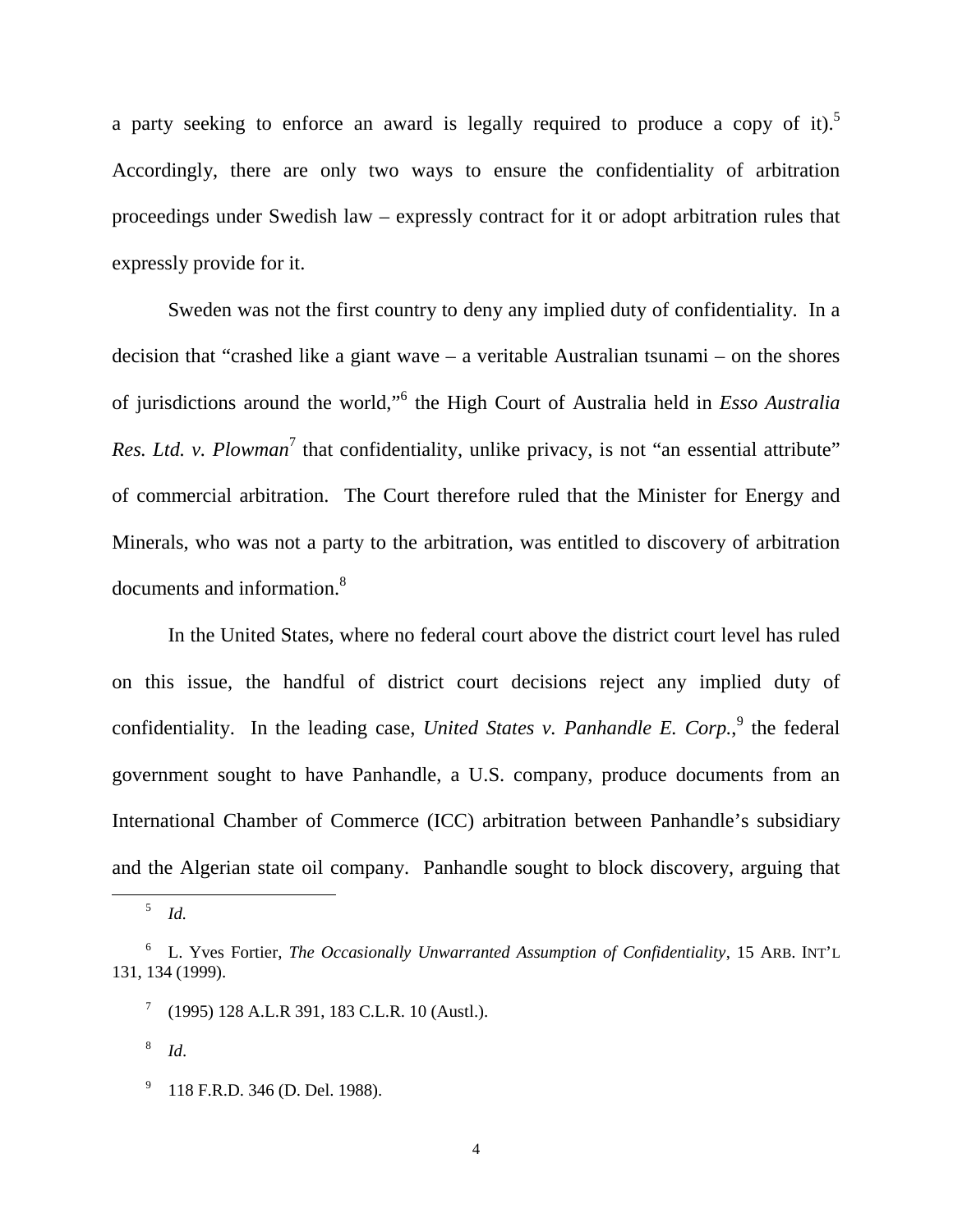arbitration is confidential in nature and that disclosure would frustrate the parties' expectations. The court held that there is no inherent duty of confidentiality unless the parties contract for it, and that the ICC Rules place no obligation of confidentiality on arbitrating parties. It therefore granted the government's request to compel production of the documents.[10](#page-4-0)

#### **II. SOME COUNTRIES RECOGNIZE AN IMPLIED DUTY OF CONFIDENTIALITY**

English law holds that arbitral parties are subject to an implied duty of confidentiality, a position made particularly significant by London's role as a situs of many international arbitrations. In the leading case of *Ali Shipping Corp. v. Shipyard Trogir*<sup>[11](#page-4-1)</sup> an English court held that such an obligation is implied in every arbitration agreement as "an essential corollary of the privacy of arbitration proceedings."<sup>[12](#page-4-2)</sup> That obligation applies not only to the outcome, but to all "pleadings, written submissions, and the proofs of witnesses as well as transcripts and notes of the evidence given in the arbitration."<sup>[13](#page-4-3)</sup>

<span id="page-4-3"></span><span id="page-4-2"></span><sup>12</sup> *Id*. at 651.

<span id="page-4-0"></span><sup>10</sup> *Id*. at 349-50; *see* American Cent. E. Tex. Gas Co. v. Union Pac. Res. Group, 2000 WL 33176064, at \*1 (E.D. Tex. July 27, 2000) (denying preliminary injunction to seal an arbitration award in which the movant was found liable for antitrust violations because "the public has a strong countervailing interest in knowing the results of arbitration proceedings that involve allegations of anticompetitive and monopolistic conduct"); Caringal v. Karteria Shipping, Ltd., 2001 WL 874705, at \*1 (E.D. La. Jan. 24, 2001) (ordering production of documents from a London arbitration).

<span id="page-4-1"></span> $11$  2 All E.R., 1 Lloyd's Rep. 643 (Eng. Ct. App. 1998).

<sup>&</sup>lt;sup>13</sup> *Id.*; *see* MICHAEL MUSTILL & STEPHEN BOYD, THE LAW AND PRACTICE OF COMMERCIAL ARBITRATION IN ENGLAND 303-04 (2d ed. 1989) (it is "implicit in the nature of private arbitrations that the proceedings are confidential, and that strangers shall be excluded from the hearing.").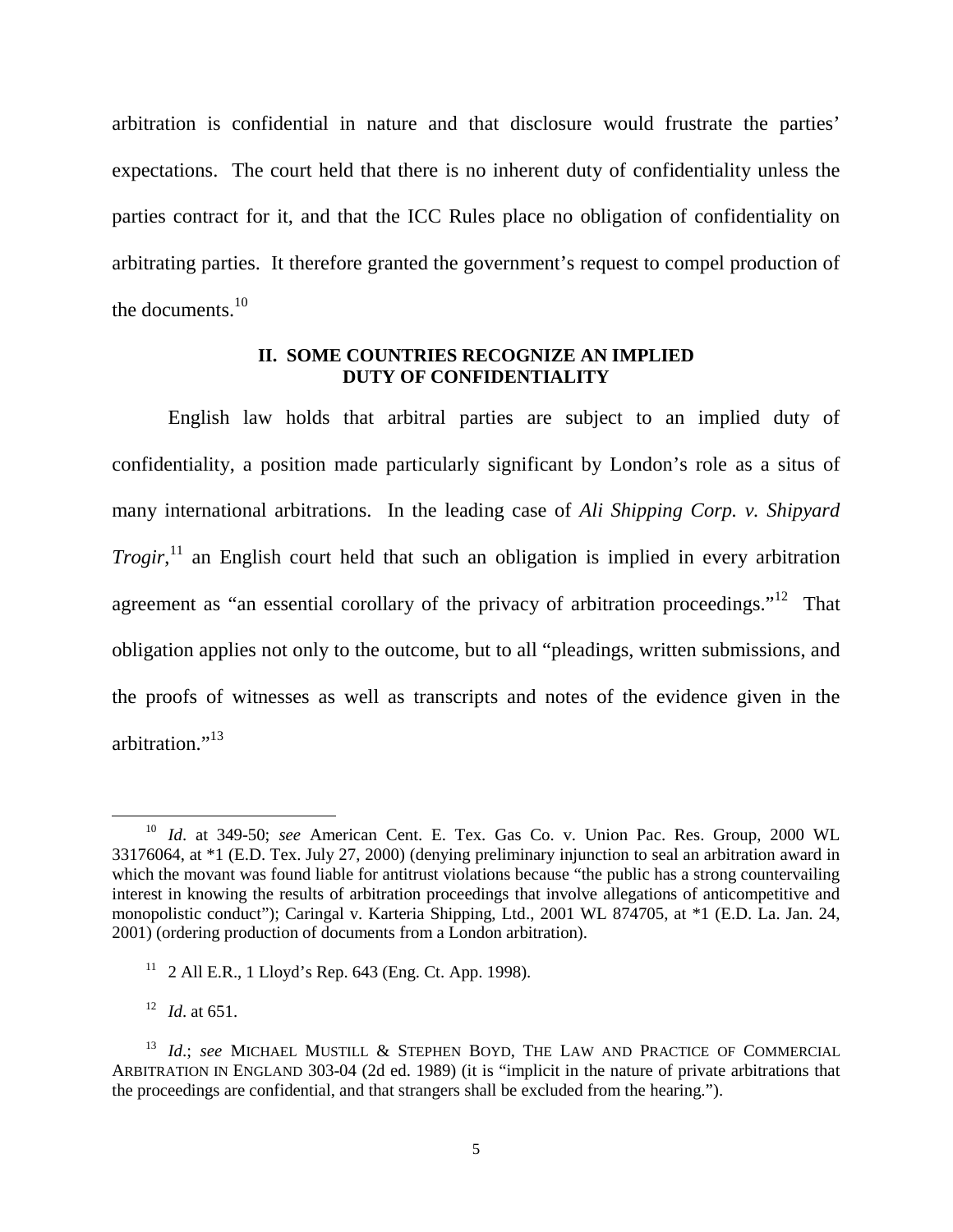To be sure, English law recognizes a number of exceptions to the general duty of confidentiality, which led the drafters of the English Arbitration Act of 1996 to omit any express reference to confidentiality in the new statute. Disclosure is permitted not only by the consent of the parties, but also in confirmation and enforcement proceedings, by court order in a later action, by leave of court where "reasonably necessary" to protect or pursue a legal right, and where disclosure would be "in the interests of justice."<sup>[14](#page-5-0)</sup> English courts construe these exceptions narrowly. For example, although "the interests of justice" may appear sufficiently open-ended to swallow the general prohibition, courts limit it to situations where the need is pressing, such as where an expert witness takes a position completely opposed to the expert's position in a prior arbitration. Thus, parties to arbitrations governed by English arbitration law take a considerable risk by public disclosure of information about the arbitration. Many commentators opposed to the erosion of arbitral confidentiality rallied around the *Ali Shipping* decision.<sup>[15](#page-5-1)</sup>

French law appears to provide even more stringent protection for the confidentiality of arbitral proceedings and awards. In *Aita v. Ojjeh*, [16](#page-5-2) a French court dismissed an action to annul an arbitral award rendered in London, penalizing the party bringing the annulment action for thereby breaching the principle that arbitral

<span id="page-5-1"></span><span id="page-5-0"></span><sup>14</sup> *Ali Shipping Corp.*, 2 All E.R., 1 Lloyd's Rep. 643 at 651.

<sup>15</sup> *E.g.*, Sean Upson, *Arbitrations – How Confidential are They?*, DISP. RES. NEWSL. (Baker McKenzie, London), July 1998.

<span id="page-5-2"></span><sup>16</sup> 1986 REVUE DE L'ARBITRAGE 583 (Cour d'Appel de Paris, Feb. 18, 1986).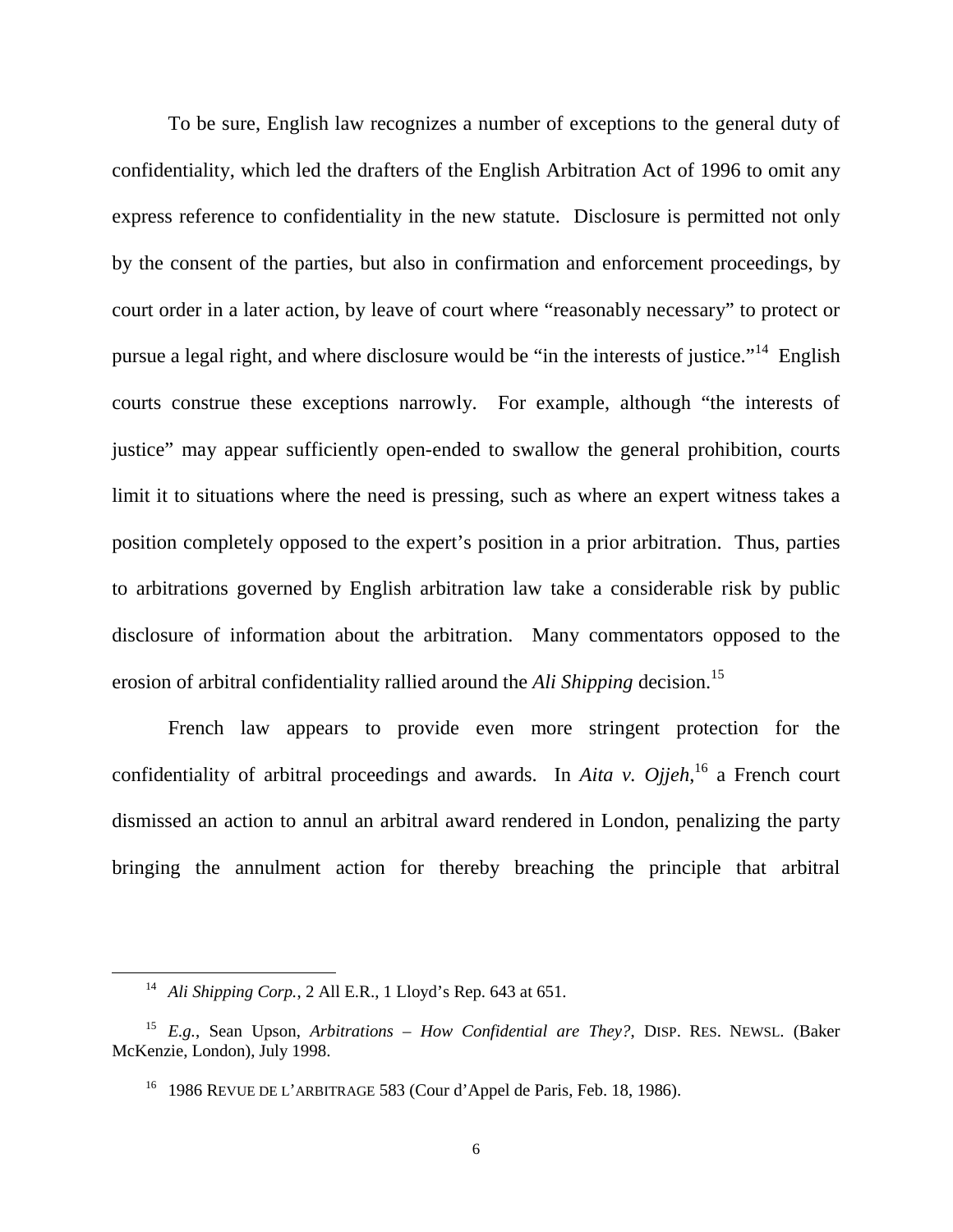proceedings are confidential.<sup>[17](#page-6-0)</sup> The decision does not even appear to allow for the narrow exceptions recognized by English law.

One country has actually codified a duty of arbitral confidentiality. Section 14 of New Zealand's Arbitration Act of 1996 states that, unless the parties agree otherwise, "the parties shall not publish, disclose, or communicate any information relating to arbitral proceedings under the agreement or to an award made in those proceedings."[18](#page-6-1) New Zealand enacted the provision to prevent the Australian *Esso* decision from serving as a precedent in New Zealand's courts.[19](#page-6-2)

These national differences generate uncertainty. For example, one cannot simply assume that an arbitration held in London will be universally subject to English confidentiality standards, because a confidentiality dispute will not necessarily be heard in the national courts of the arbitration situs. It might be raised in a pending enforcement action elsewhere or in the country where the information is disclosed. Our world has not evolved to the point where a supranational court is available to resolve these national differences. Moreover, as discussed below, relying on institutional rules will not solve the problem.

<span id="page-6-0"></span><sup>17</sup> *See* Jan Paulsson & Nigel Rawding, *The Trouble with Confidentiality*, 11 ARB. INT'L 303, 312 (1995); *see also* ICC Award No. 6263 of 1992, 20 Y.B. COM. ARB. 58 (1995) (exemplifying the confidentiality of the arbitration, the parties' disclosures, and the arbitrators' award under French standards).

<span id="page-6-1"></span><sup>&</sup>lt;sup>18</sup> New Zealand Arbitration Act, § 14 (1996), http://rangi.knowledge-basket.co.nz/gpacts/ public/text/1996/se /099se14.htmln (last visited Mar. 25, 2002).

<span id="page-6-2"></span><sup>&</sup>lt;sup>19</sup> David Williams, *New Zealand: The New Arbitration Act*, 1 INT'L ARB. L. REV. 214, 216 (1998).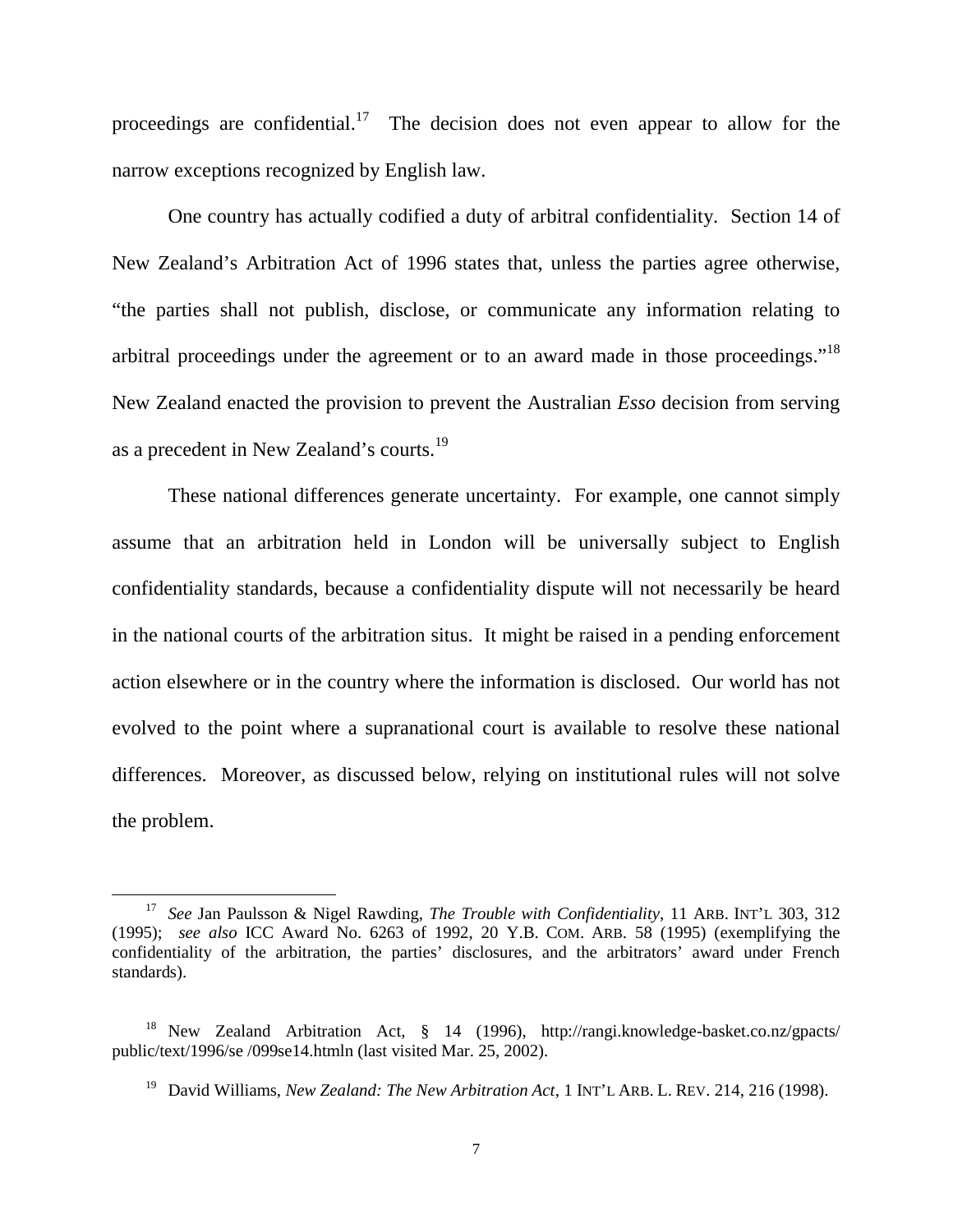### **III. INSTITUTIONAL RULES**

Simply incorporating the rules of an arbitral institution is not likely to resolve uncertainties about confidentiality. Institutional rules commonly provide that the *arbitrators* shall maintain the confidentiality of the proceedings.<sup>[20](#page-7-0)</sup> However, few prohibit disclosure by the *parties*. For example, Article 25(4) of the Arbitration Rules of the United Nations Commission on International Trade Law (UNCITRAL) provides that hearings shall be held "in camera."<sup>[21](#page-7-1)</sup> But it does not say what the parties may or may not reveal outside the hearing. The rules of the ICC, the largest international arbitration institution, simply exclude from hearings "persons not involved in the proceedings"<sup>[22](#page-7-2)</sup> and permit the arbitral tribunal to "take measures for protecting trade secrets or confidential information."[23](#page-7-3) However, the ICC Rules are silent on the confidentiality of awards and of materials produced and information divulged in the proceeding.<sup>[24](#page-7-4)</sup>

Some arbitral institutions provide greater protection. Consistent with English law, the rules of LCIA Arbitration International<sup>[25](#page-7-5)</sup> recognize that

<span id="page-7-0"></span><sup>20</sup> *See*, e.g., American Arbitration Association, International Arbitration Rules, art. 34 (effective 1 November 2001), http://www.adr.org/index2.1.jspJSPssid=13777&JSPsrc=upload\LIVE SITE\Rules Procedures\National International\..\.\focusArea\international\AAA175-1000. htm (last visited Mar. 25, 2002).

<span id="page-7-1"></span> $21$  United Nations Commission on International Trade Law (UNCITRAL), Arbitration Rules, art. 25(4) (adopted 15 December 1976), http://www.uncitral.org/en-index.htm (last visited Mar. 25, 2002).

<span id="page-7-2"></span><sup>&</sup>lt;sup>22</sup> International Chamber of Commerce (ICC), Rules of Arbitration, art. 21.3 (effective 1 January 1998), http://www.iccwbo.org/court/english/arbitration/rules.asp (last visited Mar. 25, 2002).

<span id="page-7-3"></span><sup>23</sup> *Id.* art. 20.7.

<span id="page-7-5"></span><span id="page-7-4"></span><sup>24</sup> *See id.*

<sup>&</sup>lt;sup>25</sup> LCIA Arbitration International is the new name of the London Court of International Arbitration (LCIA). The new LCIA Rules, which replaced the rules that had been in force since 1985, entered into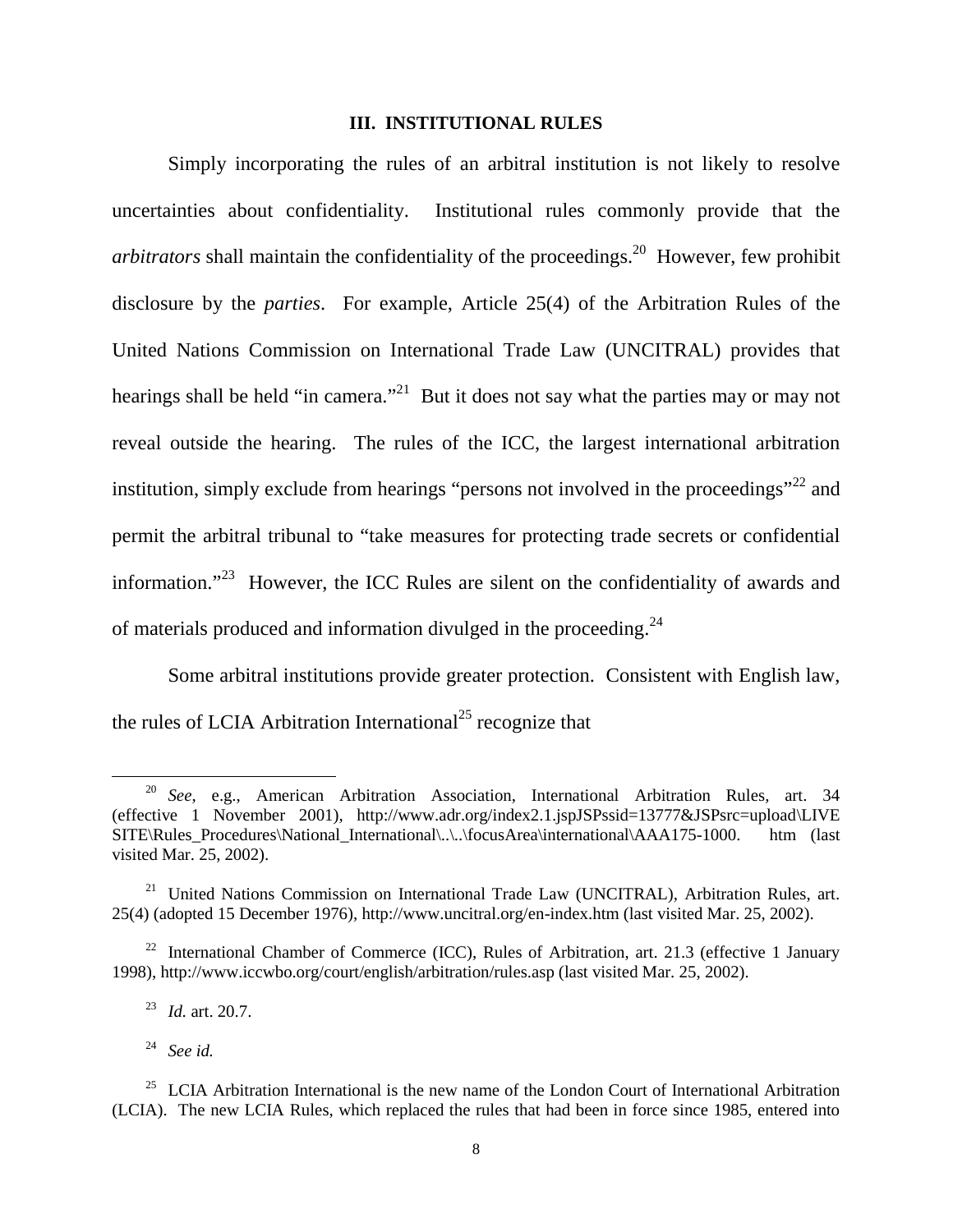the parties undertake as a general principle to keep confidential all awards in their arbitration, together with all materials in the proceedings created for the purpose of the arbitration, and all other documents produced by another party in the proceedings not otherwise in the public domain––save and to the extent that disclosure may be required of a party by legal duty, to protect or pursue a legal right or to enforce or challenge an award in *bona fide* legal proceedings before a state court or other judicial authority.<sup>[26](#page-8-0)</sup>

Similarly, Article 37 of the China International Economic and Trade Arbitration Commission (CIETAC) rules forbids parties and all persons involved in the arbitration from disclosing "the substantive or procedural matters of the case" to "outsiders."<sup>[27](#page-8-1)</sup> In addition, the arbitration rules of the World Intellectual Property Organization (WIPO) have quite rigorous confidentiality protections, reflecting the focus of WIPO proceedings on intellectual property and trade secrets.[28](#page-8-2)

## **IV. THE IMPACT ON CONTRACTING PARTIES**

This division among the national courts and arbitral institutions on the existence and scope of a duty of confidentiality fosters uncertainty––the bane of international business transactions.<sup>[29](#page-8-3)</sup> Businesses have many reasons not to divulge the substance of

force on January 1, 1998.

<span id="page-8-0"></span><sup>&</sup>lt;sup>26</sup> LCIA, Arbitration Rules, art. 30.1 (effective 1 January 1998), http://www.lciaarbitration.com/lcia/rulecost/english.htm (last visited Mar. 25, 2002). The LCIA also does not publish its awards unless the parties and the tribunal consent. *See id*. art. 30.3. That policy contrasts with that of the ICC, which does publish its decisions, albeit with identifying information deleted.

<span id="page-8-1"></span><sup>&</sup>lt;sup>27</sup> China International Economic and Trade Arbitration Commission (CIETAC), Arbitration Rules, art. 37 (effective 10 May 1998), http://www.cietac-sz.org.cn/cietac/index-e.htm (last visited Mar. 25, 2002).

<span id="page-8-2"></span><sup>&</sup>lt;sup>28</sup> World International Property Organization (WIPO), Arbitration Rules, arts. 52, 73-75, http://arbiter.wipo.int/arbitration/arbitration-rules/index.html (last visited Mar. 25, 2002).

<span id="page-8-3"></span><sup>29</sup> *See* Constantine Partasides, *Bulbank – The Final Act*, 15 MEALEY'S INT'L ARB. REP. 44 (Dec. 2000).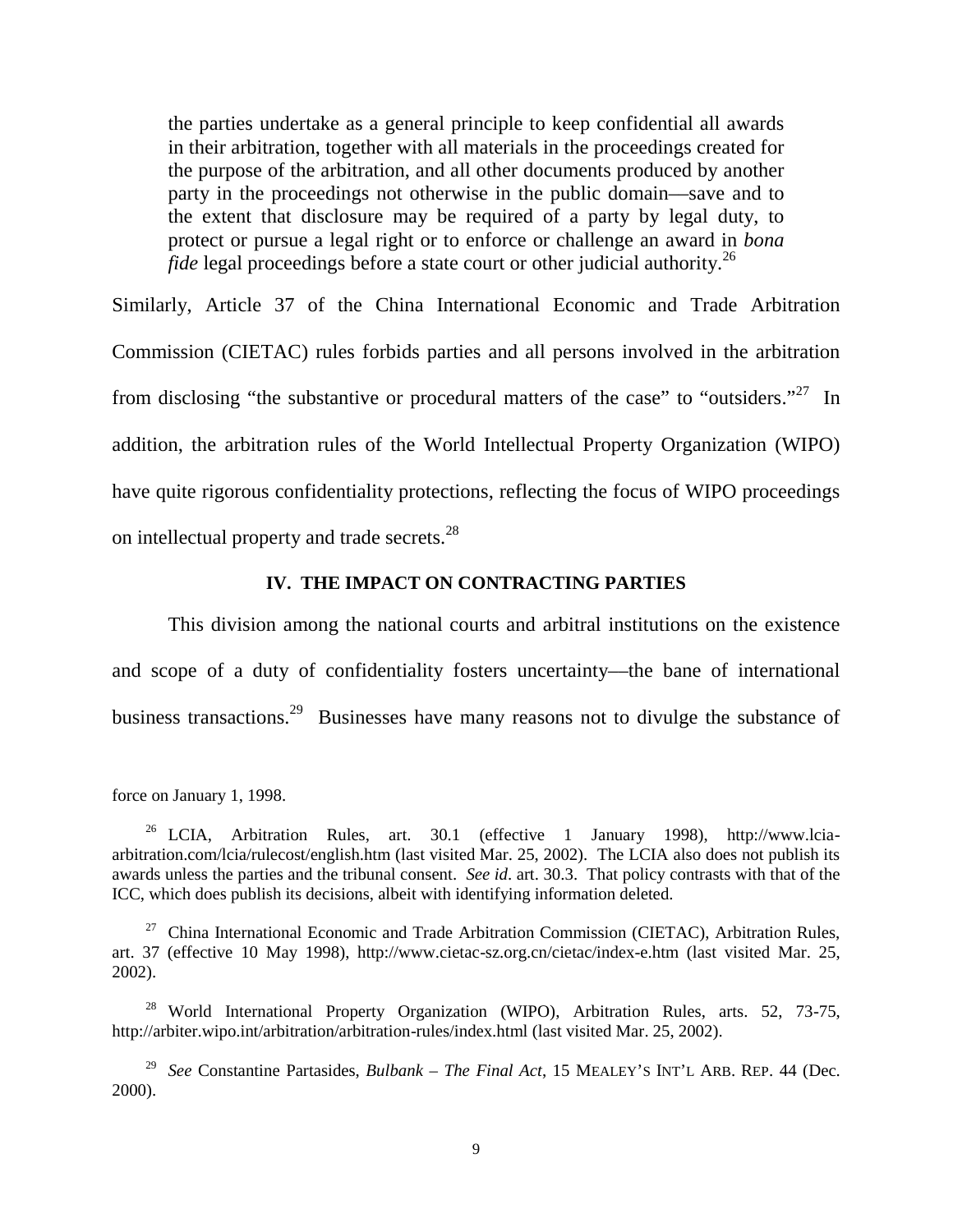arbitral proceedings and awards, including the impact on relationships with other contracting partners and customers.

It is no answer to say that parties should do their homework. Companies should not have to perform "due diligence" into multifarious confidentiality standards before entering into a contract or agreeing to arbitrate. Businesspersons and even their lawyers cannot be expected to keep up with judicial developments on this issue in countries all over the world. The "balkanization of the rules" over such issues as confidentiality requires businesspersons "to hire guides to explain the little differences," leading to enormous and wasteful expense.<sup>[30](#page-9-0)</sup> And "even expert international lawyers lack perfect information about all available alternatives. $\cdot^{31}$  $\cdot^{31}$  $\cdot^{31}$ 

#### **V. OBSTACLES TO SOLVING THE PROBLEM**

A ready solution to the problem of dueling confidentiality laws and rules is not at hand—not from the courts, the arbitral institutions, or arbitration participants.

A solution is not likely to come from the courts, which are often bound by prior decisions and face competing incentives. On the one hand, upholding an implied duty of confidentiality may attract arbitrations and the business they bring to the host country.<sup>[32](#page-9-2)</sup>

<span id="page-9-0"></span><sup>30</sup> Cymie Payne, *Are International Institutions Doing Their Job?*, *International Arbitration*, 90 AM. SOC'Y INT'L L. PROC. 244, 247 (1996) (remarks of Howard Holtzmann); *see id*. at 249 (remarks of Charles Brower) ("I'm tired of having to hire lawyers in Switzerland to tell me about the Swiss statute and lawyers in England to tell me about the English act . . .").

<span id="page-9-1"></span><sup>31</sup> Christopher R. Drahozal, *Commercial Norms, Commercial Codes, and International Commercial Arbitration*, 33 VAND. J. TRANSNAT'L L. 79, 107 (2000) [hereinafter Drahozal].

<span id="page-9-2"></span><sup>32</sup> *See* KLAUS PETER BERGER, INTERNATIONAL ECONOMIC ARBITRATION 6 n.55 (Studies in Transnational Economic Law, Series No. 9, 1993) (noting that legislatures have been enacting new arbitration laws as "marketing strategies").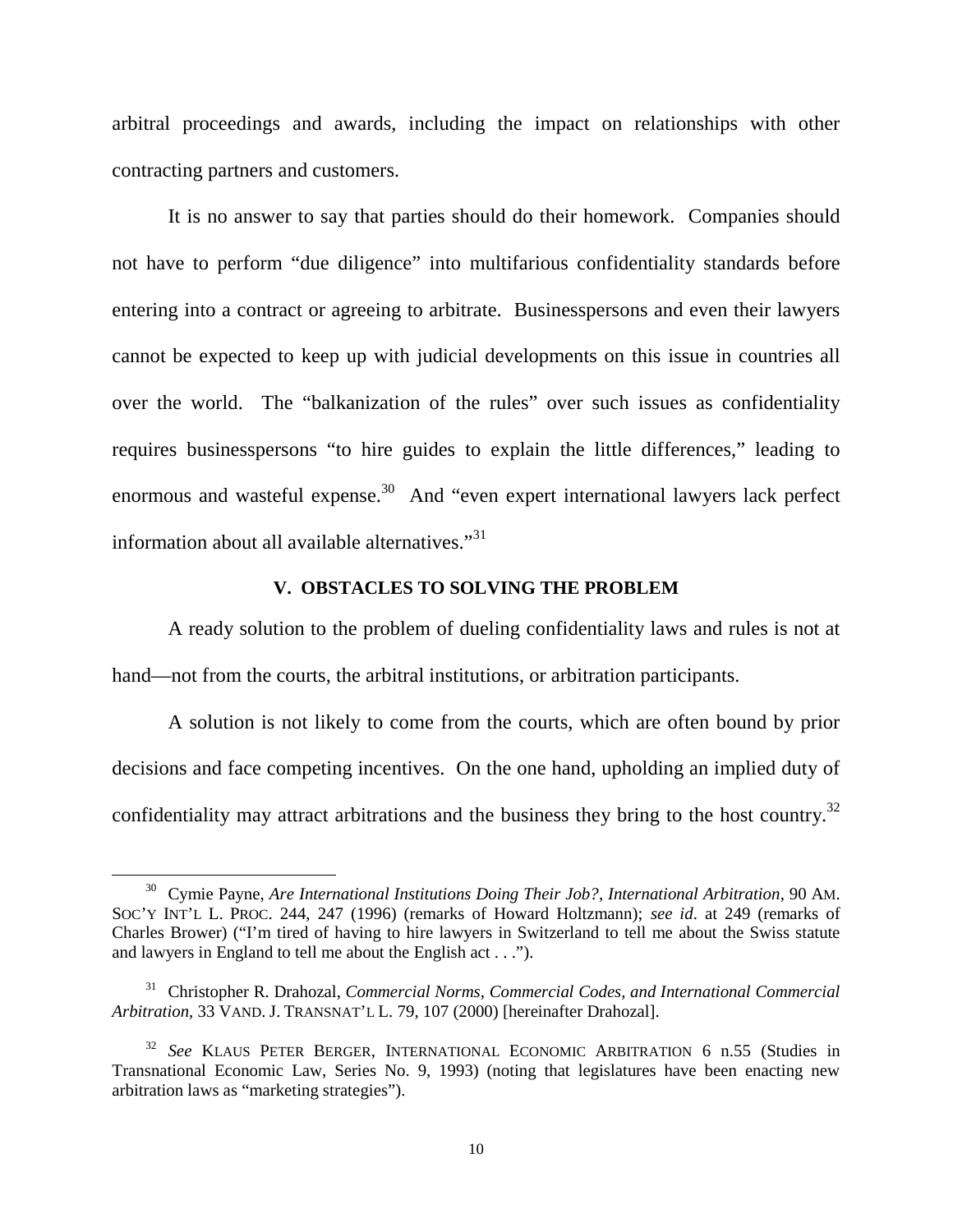On the other hand, courts may view the confidentiality of arbitral materials as interfering with the search for truth in judicial proceedings. In addition, courts cannot easily enforce confidentiality duties or agreements, in part because damages are often nonexistent or difficult to prove. Nor can one count on national governments to step in and resolve their differences on this issue. Given the difficulties in getting the necessary consensus for even "modest treaties,"[33](#page-10-0) amending existing arbitral enforcement treaties like the New York Convention or entering into a new treaty is far from likely.

Nor is a solution likely to arise from the arbitral institutions themselves. Their differences reflect competition for the lucrative arbitration business.<sup>[34](#page-10-1)</sup> Those incentives explain why there has been so little response to Hans Smit's plea (rendered fifteen years ago) for "a single international arbitration institution."<sup>[35](#page-10-2)</sup> Moreover, we all benefit from the competition between arbitral institutions as they seek to attract arbitrations.<sup>[36](#page-10-3)</sup> But, as discussed above, competing on the basis of differing confidentiality rules may so undermine the desirability of arbitration as to call for a brake on at least this aspect of institutional marketing.

<span id="page-10-0"></span><sup>33</sup> *See* William W. Park, *Illusion and Reality in International Forum Selection*, 30 TEX. INT'L L.J. 135, 199 (1995).

<span id="page-10-1"></span><sup>34</sup> *See* Drahozal, *supra* note 31, at 100 (detailing how the growing number of "institutions compete fiercely in seeking to attract arbitration business").

<span id="page-10-2"></span><sup>35</sup> Hans Smit, *The Future of International Commercial Arbitration: A Single Transnational Institution*, 25 COLUM. J. TRANSNAT'L L. 9, 29 (1986).

<span id="page-10-3"></span><sup>36</sup> *See* Stephen J. Ware, *Default Rules from Mandatory Rules: Privatizing Law Through Arbitration*, 83 MINN. L. REV. 703, 747 (1999) (discussing that competitive "market in default rules" benefit the arbitral process).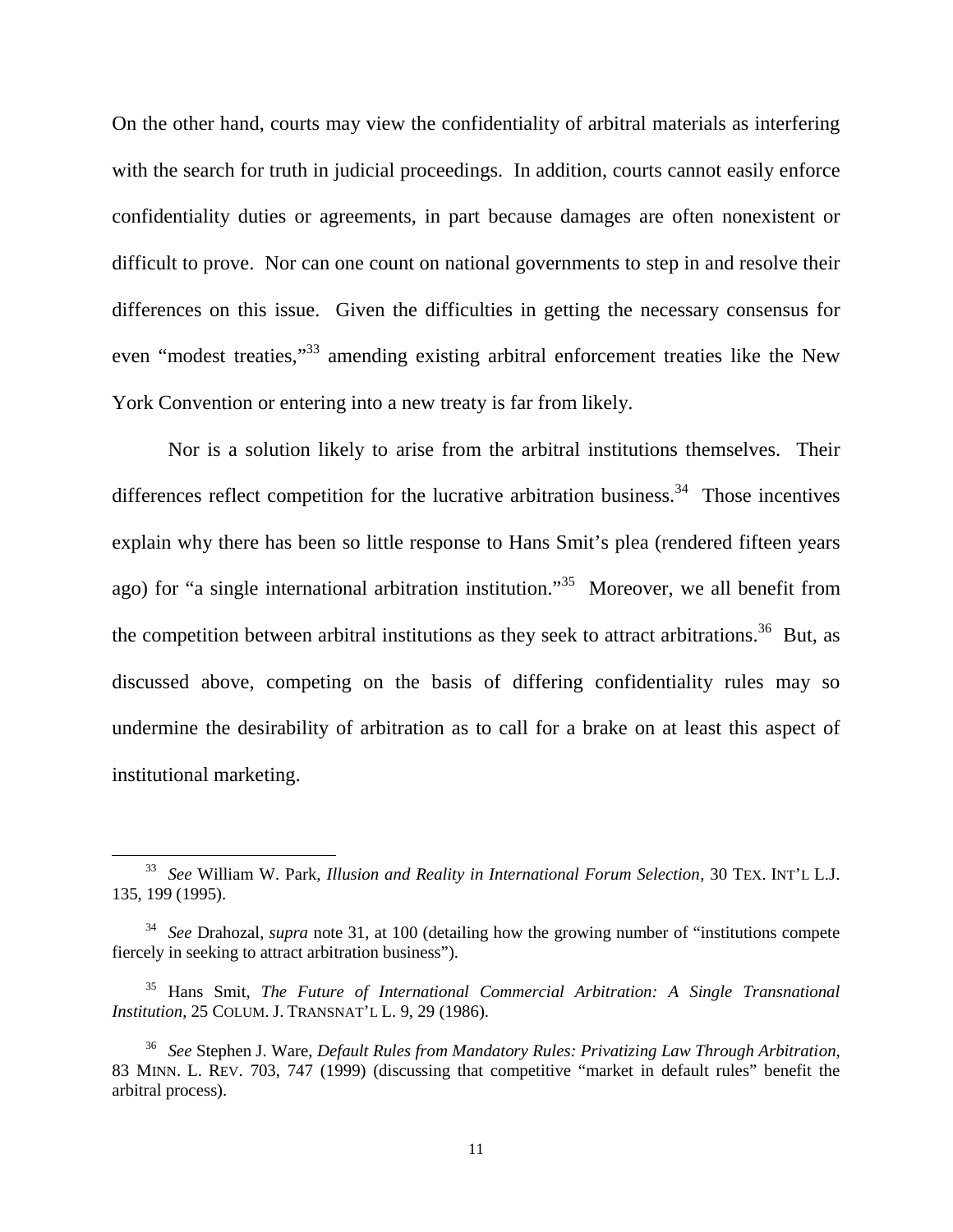One might think that the parties themselves hold the key to a solution because they may include a provision in their agreement expressly specifying whether and to what extent the arbitral proceeding and award are to be kept confidential. That may help, but it does not provide any certainty. First, disputes subject to arbitration often arise years after the contract was negotiated. It is difficult to predict so far in advance where one's interest will lie on the confidentiality spectrum. Second, a clause that would cover all contingencies would have to be quite detailed and lengthy, raising the transactional costs of entering into the agreement at a time when the parties prefer not to focus on contingent future disputes. Finally, it is not clear that a particular national court would respect the entirety of the parties' agreement, especially those aspects that may conflict with the public policy of the forum country.

Similarly, the parties cannot obviate the difficulties by simply incorporating the rules of an arbitral institution with strong confidentiality protections into their agreement. None of these rules specify what recourse a party would have if confidentiality is breached after the arbitration is concluded. Presumably, a party would have to go to court, where the vagaries of national law would come into play. Would a court in New Zealand or the United States hold that the parties' incorporation of the rules of the LCIA Arbitration International or CIETAC represents a binding agreement to keep proceedings confidential? Perhaps, but the dearth of authority on this issue makes reliance on such an outcome hazardous.

12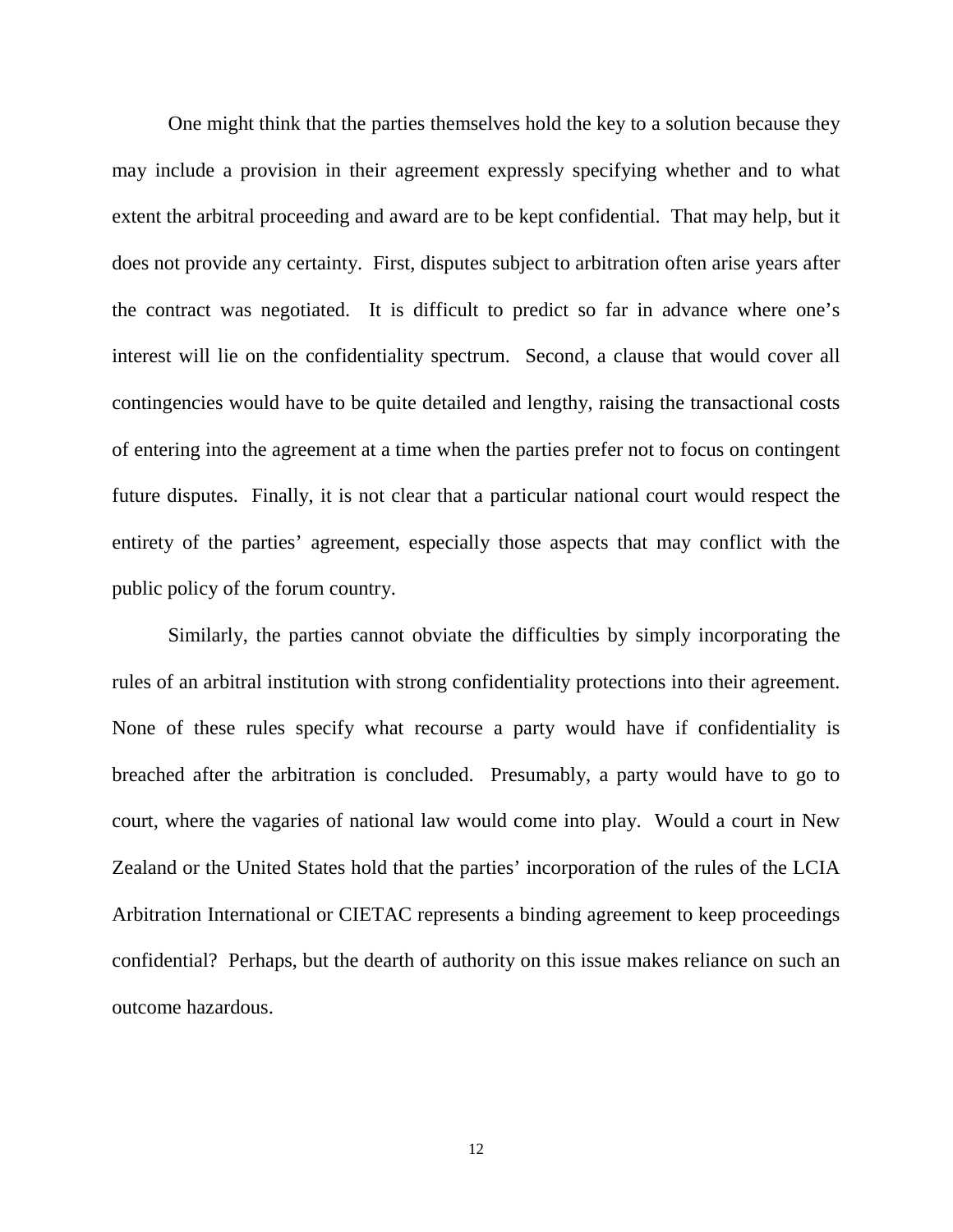#### **VI. A PROPOSED UNIFORM RULE**

The confidentiality problem appears so pressing and intractable as to demand some sort of joint resolution, if only to prevent discontent with the arbitral process from becoming endemic. Because no one can be sure of the scope of confidentiality protectionstoday, there is an urgent need for a uniform rule.<sup>37</sup> What should it look like and how can it be achieved?

What is needed is a universally accepted default rule; that is, a rule that is binding in the absence of mutual assent otherwise. $38$  Default rules reduce costs by obviating the need for detailed negotiations or at least by providing a baseline to encourage efficient negotiations.[39](#page-12-2) This article proposes the following default rule:

In all arbitrations, the arbitrators shall require at the threshold that the parties agree on the scope of confidentiality, failing which the arbitrators shall enter a protective order on the scope of confidentiality. The parties shall by rule be deemed to have agreed to the terms of that order. Any claim asserting a violation of the parties' confidentiality agreement or protective order accruing during the course of the proceeding shall be resolved by the arbitrators. Any violation of the parties' confidentiality agreement or protective order accruing after the proceeding is terminated shall be resolved by arbitration according to the terms set forth in the parties' arbitration agreement. Arbitrators may impose appropriate damages and penalties on parties found to have breached the confidentiality agreement or protective order.

<span id="page-12-0"></span><sup>37</sup> *See* Steven Walt, *Novelty and the Risks of Uniform Sales Law*, 39 VA. J. INT'L L. 671, 671 (1999) (noting that "subject[ing] a transnational commercial transaction to a single set of rules" generally reduces transaction and legal costs).

<span id="page-12-1"></span><sup>38</sup> *See* Randy E. Barnett, *The Sound of Silence: Default Rules and Contractual Consent*, 78 VA. L. REV. 821, 825 (1992).

<span id="page-12-2"></span><sup>39</sup> *See* Michael Whincop & Mary Keyes, *Putting the "Private" Back into Private International Law: Default Rules and the Proper Law of the Contract*, 21 MELB. U. L. REV. 515, 523 (1997) ("The parties will bargain around initial allocations, subject to transaction costs").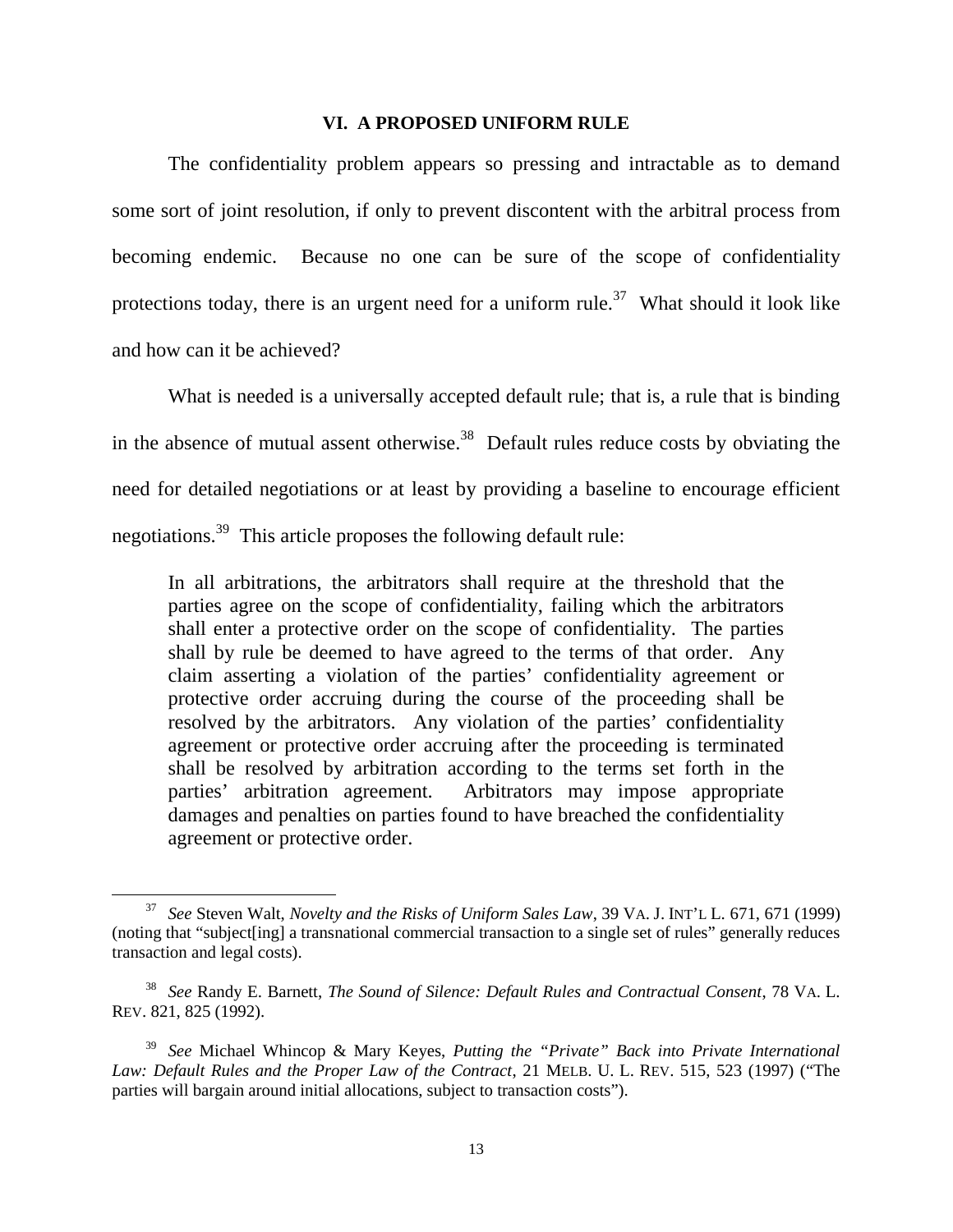One advantage of this proposed rule is that it would not require a decision on confidentiality terms at the time of contracting, when most contracting parties prefer to leave this issue open (as evidenced by the fact that most contracts are silent on this issue).[40](#page-13-0) It also would result in an *agreement* by the parties that courts––including those in countries not recognizing an implied duty of confidentiality––likely would enforce. But courts would be avoided altogether in most circumstances given the requirement that disputes about confidentiality be arbitrated. This would have the additional advantage of keeping private what is meant to be a private dispute resolution process.<sup>[41](#page-13-1)</sup> Moreover, the provision for *penalties* in the event of a breach of the confidentiality agreement would serve to deter breaches where *damages* from a breach may be nonexistent or minimal.

In order to encourage the parties to agree on confidentiality terms and avoid the need to impose a protective order, the arbitrators should have available several "prefabricated" confidentiality clauses, reflecting varying levels of confidentiality protection, from which the parties may choose. But failing agreement, what should the protective order provide? While the arbitrators should try to tailor the order to the particular case before them, generally the order should impose a duty of confidentiality with exceptions of the type recognized under English law. Indeed, that is the rule that most private parties

<span id="page-13-0"></span><sup>&</sup>lt;sup>40</sup> *See id.* at 541 (endorsing "floating law clauses" to reflect the fact that parties often "value open" terms in contracts").

<span id="page-13-1"></span><sup>41</sup> *See* Llewellyn Joseph Gibbons, *Private Law, Public "Justice": Another Look at Privacy, Arbitration, and Global E-Commerce*, 15 OHIO ST. J. ON DISP. RESOL. 769, 777 (2000) (noting that breach of confidentiality provision in arbitration agreement "may be relitigated before the same arbitrator as a continuation of the earlier dispute or incidental to the effectuation of the remedy [or] they may be the source of future arbitrations").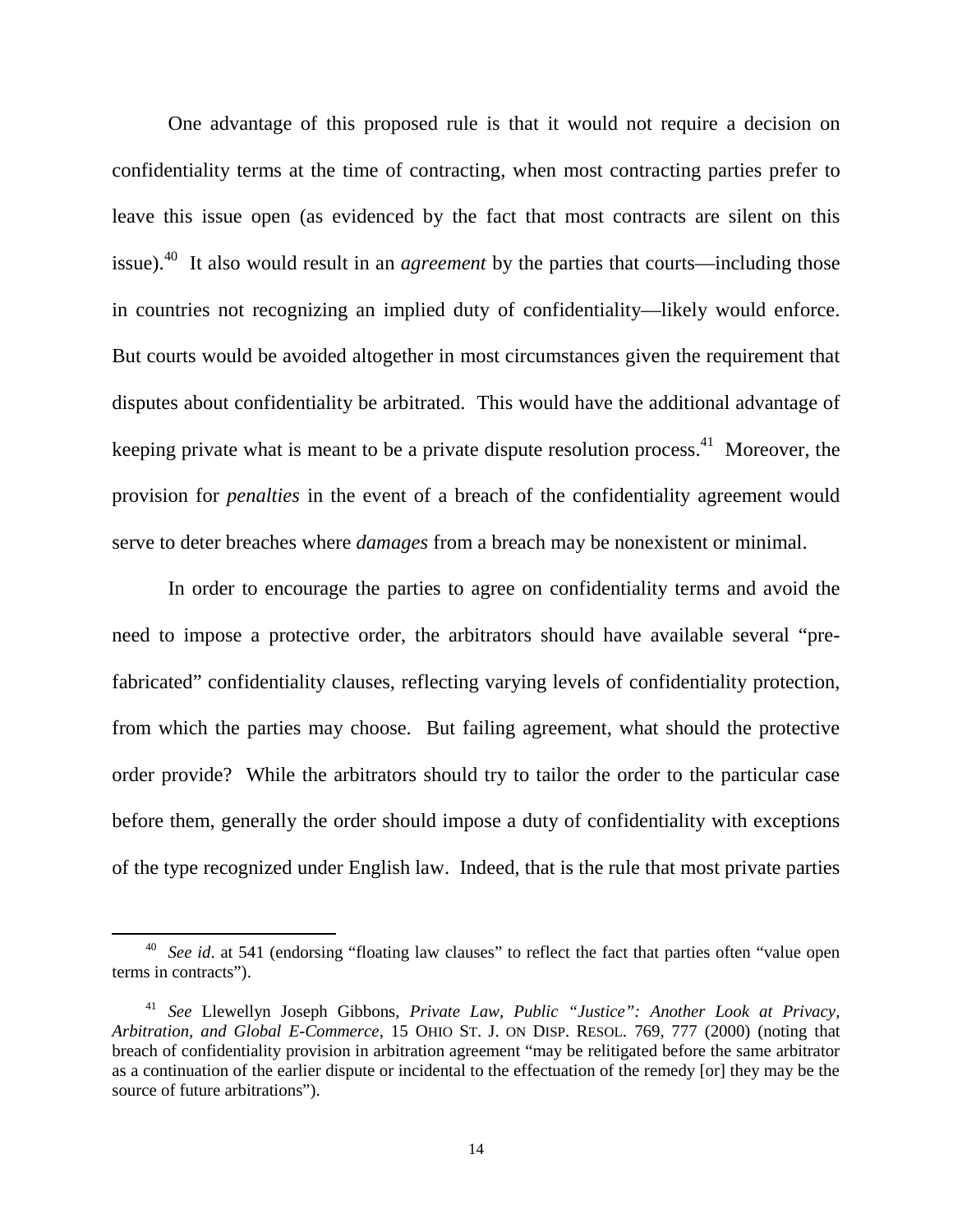probably would choose<sup>[42](#page-14-0)</sup> and is consistent with both long-standing practice and the traditional expectation that private arbitrations are to remain private.<sup>[43](#page-14-1)</sup>

## **VII. CONTENT OF THE CONFIDENTIALITY AGREEMENT OR ORDER**

An agreement or protective order of the type proposed should detail permitted and forbidden disclosures. Duties that are impractical to satisfy should be avoided. For example, disclosing the occurrence of the arbitration to insurers, auditors, bankers and courts often is mandatory. On the other hand, it may be desirable to restrict disclosure beyond such mandates to prevent a claimant from leaking information about the respondent's potential liabilities to the respondent's customers, creditors and contracting partners.[44](#page-14-2)

It also may be impractical to prevent the prevailing party from announcing to the world, "I won." But the terms of the award, including the amount of any damages, should be proscribed from disclosure. The arbitrators' reasons for the award, if any, also should be kept confidential, however great the "educating" function of publication. It is hard to imagine that any party would agree, in the event that it came out on the losing

<span id="page-14-0"></span> $42$  This is not one of those situations where a "penalty" default rule—one set at what the parties do not want in order to encourage negotiations and disclosure of all relevant information––would be more appropriate than a "market-mimicking" default rule. *See* Ian Ayres & Robert Gertner, *Filling Gaps in Incomplete Contracts: An Economic Theory of Default Rules*, 99 YALE L.J. 87, 92 (1989). Here, the problem to be solved is not the strategic withholding of information or insufficient bargaining, but rather the costliness and often the futility of obtaining reliable information about the enforceability of confidentiality provisions.

<span id="page-14-1"></span><sup>43</sup> *See* Eyal Zamir, *The Inverted Hierarchy of Contract Interpretation and Supplementation*, 97 COLUM. L. REV. 1710, 1755-56 (1997) (noting that default rules that deviate from trade usages tend to increase need for negotiations and thus transaction costs).

<span id="page-14-2"></span><sup>44</sup> *See generally* Francois Dessemontet, *Arbitration and Confidentiality*, 7 AM. REV. INT'L ARB. 299, 300 (1996).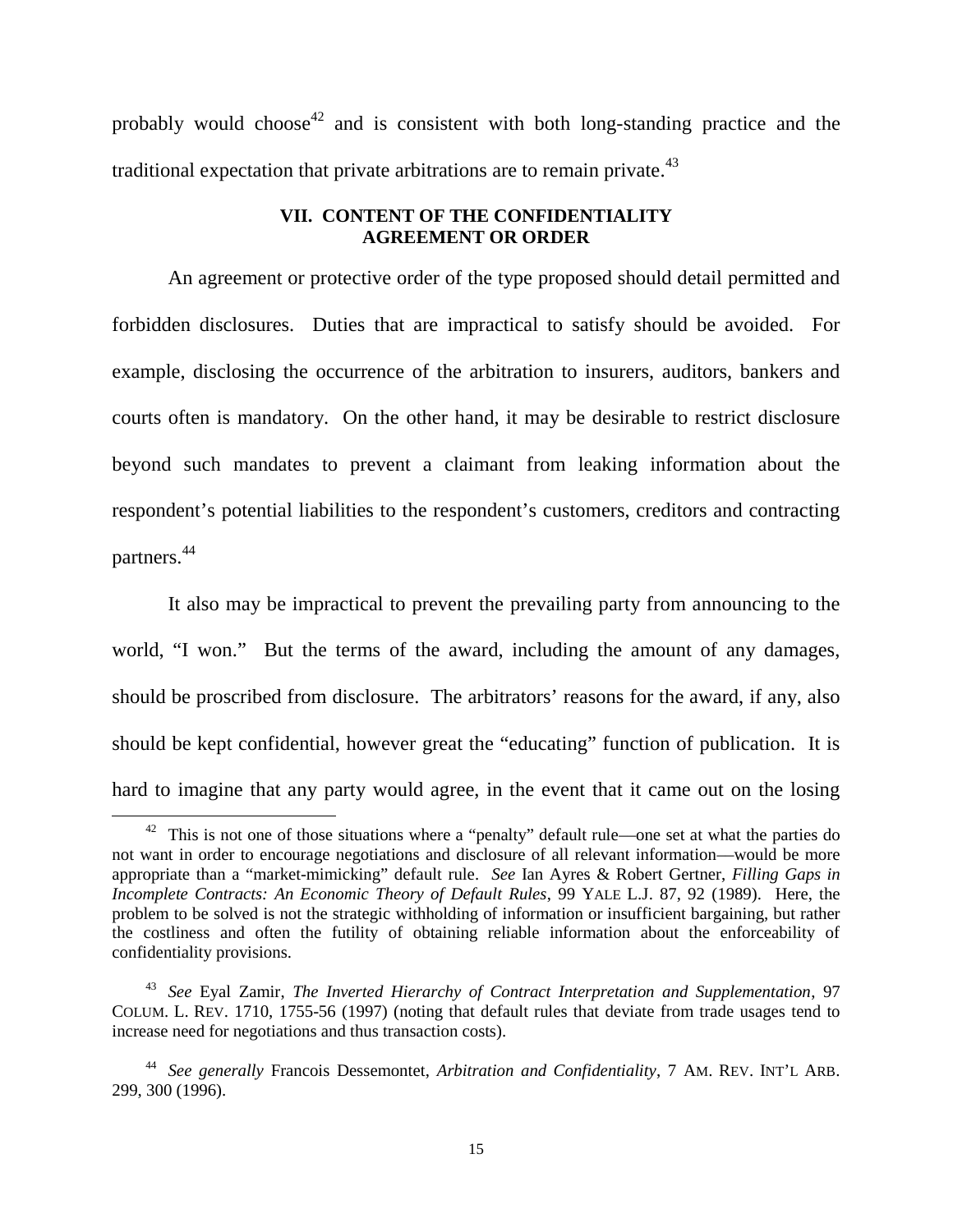end, to broadcast the reasons for its defeat. The same is true of documents, oral testimony and arguments offered in the arbitral proceeding. Transcripts may already be protected by institutional rules that make hearings private, but there is no downside to specifying their confidential status in the agreement to avoid any ambiguity.<sup>[45](#page-15-0)</sup> Similarly, although courts generally uphold the confidentiality of trade secrets, it makes sense to agree to specific confidentiality provisions for them.<sup>[46](#page-15-1)</sup>

An agreement or protective order may not in itself bind everyone gaining access to the proceeding, such as non party fact and expert witnesses. Requiring all witnesses to agree to confidentiality terms similar to those governing the parties should be effective in most instances. Although expert testimony may be subject to disclosure in later proceedings in which the expert testifies, $47$  such confidentiality agreements and protective orders at least reduce the risk of undue disclosure.

This proposal does not overthrow the desirability of contractual confidentiality provisions. There is no conflict between instituting the proposed uniform default rule and including confidentiality provisions in predispute arbitration agreements. Such provisions may provide a level of comfort on the confidentiality issue from the beginning of the contractual relationship, and they can always be modified at the time of arbitration.

<span id="page-15-0"></span><sup>45</sup> *See* Michael Collins, *Privacy and Confidentiality in Arbitration Proceedings*, 30 TEX. INT'L L.J. 121, 127 (1995) (distinguishing the award from the raw materials of the arbitration itself, including the transcript, witness statements, expert reports, documents and briefs).

<span id="page-15-1"></span><sup>46</sup> *See generally* Charles S. Baldwin, *Protecting Confidential and Proprietary Commercial Information in International Arbitration*, 31 TEX. INT'L L.J. 451 (1996).

<span id="page-15-2"></span><sup>47</sup> *See* London and Leeds Estates v. Paribas, 1 EGLR 102 (1995).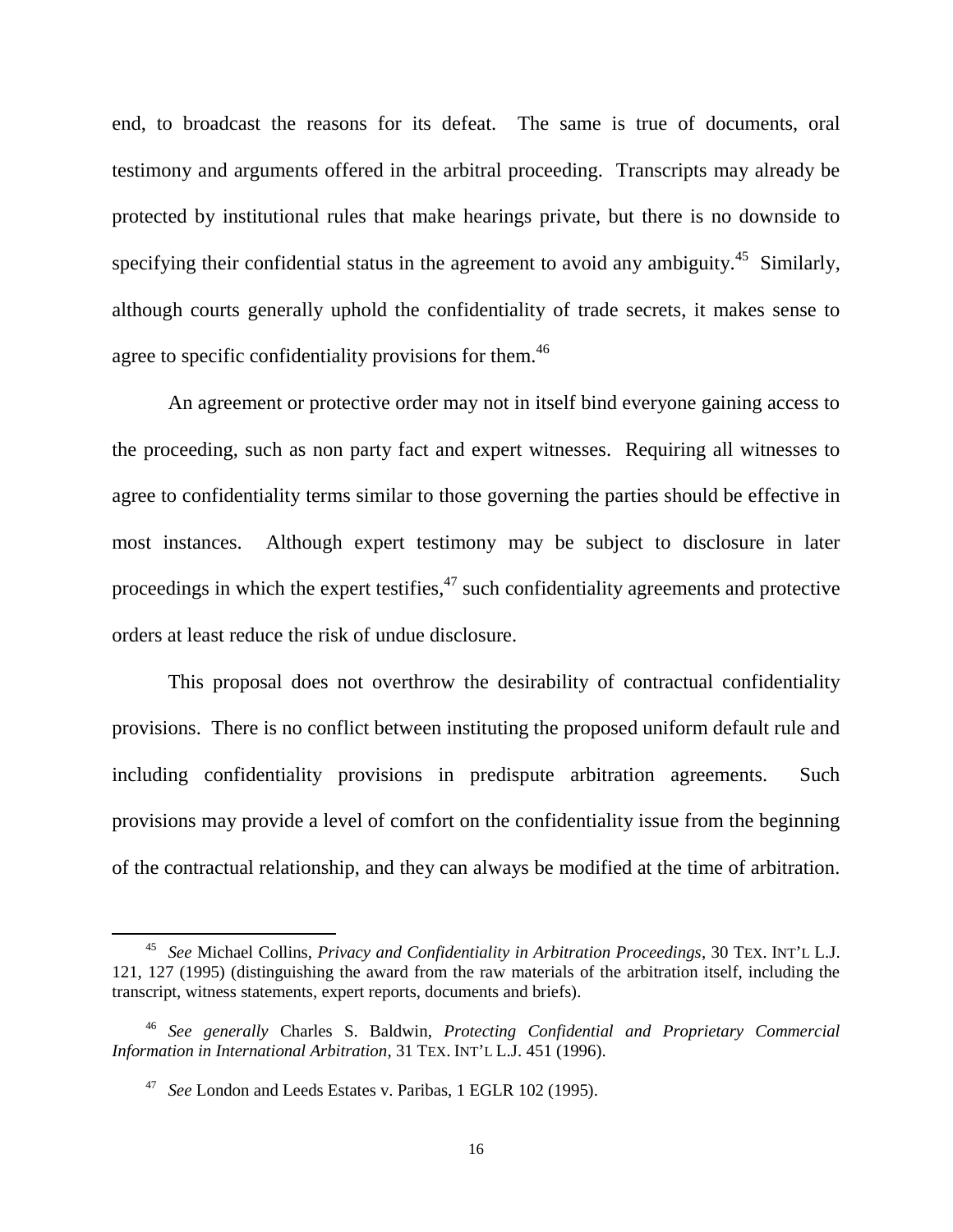But where the parties' desire for confidentiality is inchoate when the contract is negotiated, it may be preferable to have the contract *generally* bar disclosure, absent consent of the parties, and then *specify* the terms if and when there is the need to resort to arbitration.

## **VIII. HOW TO ACHIEVE A UNIFORM RULE**

The purpose of this proposal is not only to resolve a conflict over the duty of confidentiality in international arbitration but also to foster stability and predictability–– two paramount requirements of most participants in international transactions.<sup>[48](#page-16-0)</sup> However, that desire in itself is insufficient to overcome the policy and institutional constraints preventing courts, countries or arbitral institutions from independently achieving uniformity.

The most promising avenue to a uniform confidentiality rule would be a conference on that subject composed of delegates from the leading arbitral institutions. The goal would be to develop a uniform default rule––perhaps mimicking the one proposed in this article––that could gain legitimacy even beyond the enacting institutions and come to be respected by the courts (like the American Law Institute Restatements in the United States).

The call for such a conference could come from the International Federation of Commercial Arbitration Institutions (IFCAI), which was founded in 1985 to establish and maintain permanent relations between commercial arbitration institutions and to facilitate

<span id="page-16-0"></span><sup>48</sup> *See* Catherine Pedamon, *How is Convergence Best Achieved in International Project Finance?*, 24 FORDHAM INT'L L.J. 1272, 1274 (2001) (noting that international investors "prefer to deal with one set of legal rules and principles").